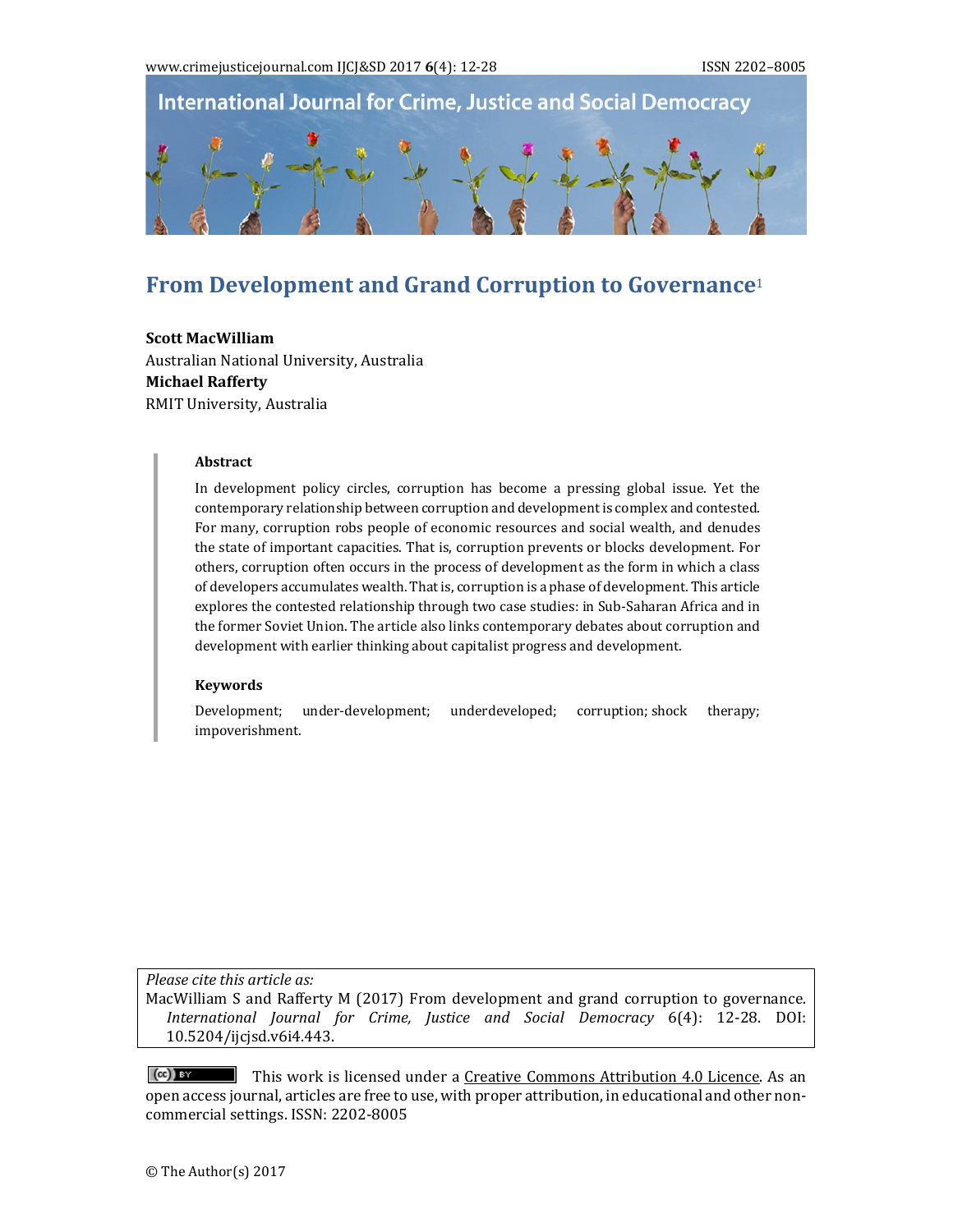## **Introduction**

Corruption, a word that could not be even used in official World Bank reports until the late-1980s, and which did not become an explicit Bank policy target until the late-1990s, is now seemingly occurring on an unprecedented scale (Jain 2011). According to Frank Vogl (2016), founder of the corruption monitor Transparency International, corruption is now no longer just a minor issue of bribery and petty theft, it '... thrives and is universal'.

The negative effects of corruption are now thought to be manifold, from growing control of political institutions by small groups of economically powerful people, to fiscal and environmental crises and widening inequality. Corruption is said to be holding millions of people in poverty and reducing the possible rate of economic growth as well as the distribution of its benefits. Furthermore, corruption is also now widely seen to be emasculating the state and private institutions that have traditionally been the vehicles for addressing poverty and bringing development. In this context, it is surely worth asking what is the connection, if any, between corruption and development.

In interrogating the contemporary links between corruption and development, this article ties those connections into the longer historical trajectory of capitalist development and corruption. Two decades ago, Cowen and Shenton (1996, 1997) observed that the contemporary literature on development was divided over whether corruption is the negation of development and the marker of the process of under-development, or whether it is a condition which will only be eliminated after development has happened: that is, corruption is a phase of actual development.

The view that corruption is dysfunctional for development—where corruption is tied to state personnel changing policy when induced to do so by bribes and other inducements, or advancing their own direct commercial interests—conceptualises corruption as the negation of the policy of development. Here corruption distorts and refracts the authenticity of development, with the direct policy implication that development can and must be redeemed *from* corruption.

The counter claim is that corruption is essentially the primary accumulation *for* development to occur. In the formation of a class of 'developers', it is first necessary for them to be able to command enough resources to set a process of development in motion. Later, and again in their own self-interest, developers will look to protect their interests by instituting the rule of law, and democratic checks on what is then recast as arbitrary (and corrupt) authority. In other words, developing capitalist nations must generally go through a phase of corruption.

Cowen and Shenton's dichotomy of the controversy over corruption helps to link it to historical debates about development and under-development. As they note, in many ways the current controversies mirror much of the historical evolution of the meaning of development itself (with Cardinal Newman, John Stuart Mill and August Comte as its key figures). Indeed, it is possible to see several phases in the history of capitalism characterised by quite intense concern with the negative effects of capitalist development (including poverty and inequality, as well as concentrated political and economic power). Each age of what is now being termed 'grand corruption' appears to have some of its own characteristics, with, for instance, the 'gilded age' populated by 'robber barons' a central feature of late nineteenth century USA. While there are many parallels with earlier periods, what seems to make the decades from the late 1970s distinct is the apparent universal spread and scale of corruption. Concern for its corrosive and destructive effects (what then World Bank President James Wolfensohn (1996) called the 'cancer of corruption') is characterised as an especially prominent feature of globalisation.

Paradoxically, the contemporary rising concern with corruption is a period when the post-World War II international enthusiasm for development continues unabated. Post-war developmentalism is often supposed to have commenced with US President Harry Truman's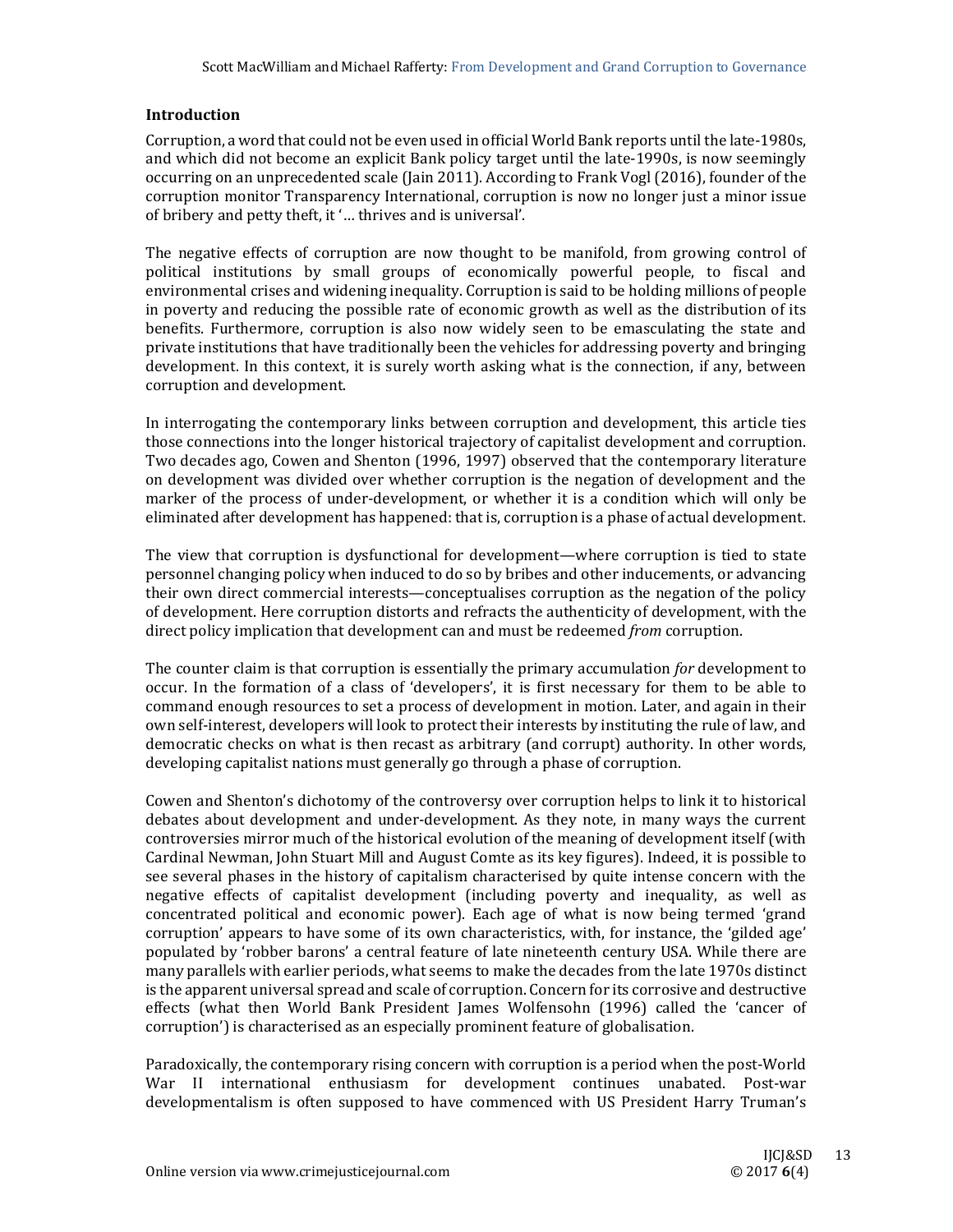inauguration speech of 20 January 1949 linking 'improvement and growth of underdeveloped areas', with the death of the 'old imperialism' (cited in Cowen and Shenton 1996: 7). Despite so much of the rest of early post-war policy being rejected or left behind, the idea of development continues to dominate discussions of global change. Even though the concept of development has changed, international and national planning continues to bear such slogans as 'accelerated development', 'spontaneous development', 'sustainable development', and 'governance reforms to bring development'.

To address the article's opening question about the connections between corruption and development, the paper briefly outlines development's pre-1949 history to show that corruption was integral to the initial formulation of the concept of development. In particular, it will show how the characterisation of corruption became associated with what the project of development was to counter and transcend: the condition of underdevelopment.

The continuity in the relationship between development and corruption is then illustrated with two accounts of the post-1970s drive to bring development, in this case Sub-Saharan Africa and Kenya, and post-1989 Soviet Union and Russia. In the former, 'accelerated development' opened space for corruption on a scale and in forms which were unprecedented; in the latter, nationstates re-entering capitalism were subjected to the notion that (market) development was spontaneous and simply needed the state to wither away. As Janos Kornai argued, this sense of spontaneity meant that it was thought that '[c]apitalism does not need to be imposed on society ... If nothing else had happened but [by] removal of the barriers, capitalism would still start to develop ...' (Kornai 2000: 32). Instead, via a program of rapid marketisation and privatisation (the removal of the 'barriers' to capitalism that came to be known as 'shock therapy'), control of the state was effectively handed to a small group of powerful state apparatchiks and aspirant capitalists. They found an easy way of accumulating from the privatisation and plundering of state assets. In a very short space of time, one form of concentrated ownership (the socialist state) was replaced by another form (oligarchical capitalism).

The problems of corruption (or non- or distorted development) have recently been reposed in terms of 'governance' and 'sustainable development'. Governance reforms have been introduced with the intention of reining in what had occurred spontaneously when the fetters were removed from private (or privatised) accumulation. Thus, from being concerned with changes to state actions, and in the wake of the failed attempts with initial moves to foster development, we are seeing development further reformed to what is intended under the rubric of governance. Here we can see the politics of governance coming increasingly to the fore, including greater emphasis on state capacities, popular participation and accountability through 'free and fair' elections, and 'transparency' in government decision-making processes.

## **The corruption of development in the nineteenth century**

While the case studies presented below detail the connection between development and corruption in our epoch, it is important first of all to show the intimate and necessary connection between the two in some historical perspective. In brief, the simple argument is that, in the nineteenth century, corruption was understood to be embedded within, and inseparable from, development. Corruption is the process of under-development, rather than the condition of being underdeveloped, or underdevelopment as in the sense implied in Truman's inauguration statement, cited above. Before moving to the case studies, it may be worth a brief diversion into the etymology of the terms corruption and development.

While it is now fashionable to elide development and economic growth with such claims as 'development is more than economic growth', the modern idea of development commenced as a proposed antidote to some of the effects of rapid commercial expansion (that is, economic growth). In the early nineteenth century, progress epitomised by rapid industrialisation in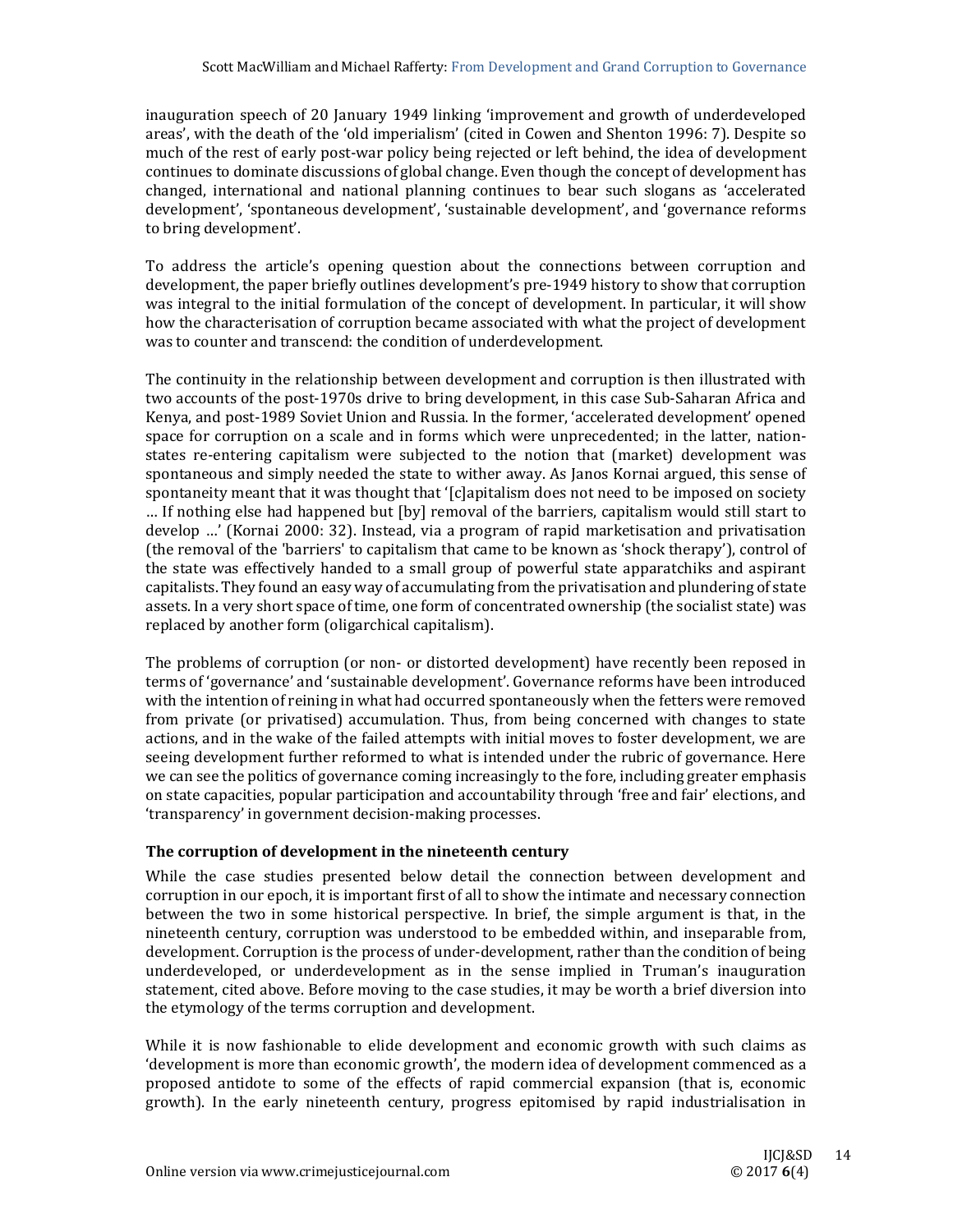Europe was also directly associated with growth's negative effects, particularly unemployment, industrial injury and social disorder. Instead of advocating for what are today's 'market clearing solutions', positivists argued that the deleterious effects of growth were predictable and capable of solution. Instead of simply accepting the positive and negative effects of capitalism's spontaneous process of accumulation, intentional development could be engaged to make productive that which had become unproductive, damaged or under-utilised, including labour. Development could, in this way, supplant progress, making change a unity of dichotomies; that is, a combination of spontaneous and intentional processes. Most importantly, the two processes of spontaneous and intentional development could operate in tandem, with no necessary temporal lag. Because of the inevitability of spontaneous development's negative effects, it would even be possible to anticipate their occurrence by intentional development planning.

Intentional development did not aim to override the external authority of capital. As Chalmers Johnson (1999), one of the academics central to the contemporary 'developmental state debate', has stressed, Japan and other similar countries were/are forms of the capitalist and not socialist states. Industrialisation, especially manufacturing expansion, occurred through intentional state practices, which supervised and supported private firms in production and marketing, including through providing subsidised finance and a supply of labour (Amsden 1989).

Spontaneous development, by contrast, represents the imperative to accumulate and capitalists acting compulsively: 'Accumulate, accumulate! This is Moses and the Prophets' in Karl Marx's well-known punning aphorism. By contrast, trusteeship and trustees are required to make forms of intentional development happen, and especially to counter the negative consequences of spontaneous development. Trusteeship is not, however, inevitable, and at various moments is unable to stay the deleterious effects produced by the drive to accumulate spontaneously. Since the 1960s at least, and particularly since the 1980s, the contempt in which trusteeship came to be held created space for a prolonged attack on state practices. The thrust of what is often inaccurately labelled neo-liberalism (Stedman Jones 2014) attached itself to this contempt in the guise of 'freeing up markets', 'letting the market rule' and other similar slogans. State planning to restrain deleterious forms of private accumulation, as well as to reduce unemployment and under-employment, came under sustained global attack.

The effect became what nineteenth century English Catholic clergyman John Henry Newman termed 'under-development' (Cowen and Shenton 1996: 9-10; Newman 1845). This was not a state or condition of underdevelopment—as in underdeveloped areas or nations—but one where corruption attacked the previous basis of state power through which intentional development was joined to spontaneous development. As Cowen and Shenton note, 'Corruption ... came to refer to cases where state order had become unstable and national power had declined because the balance of political and economic power had been shifted, either against the few of the aristocracy, or the many, of the people'  $(1996: 93)$ . And as Cowen and Shenton  $(1996: 99)$  go on to conclude: '[w]ith the development of capitalism in the twentieth century, the connotations which had hitherto been conveyed by "corruption" were now conveyed by "underdevelopment"; that is, under-development as a process akin to corruption as particular actions.

The remainder of the essay shows, through the cases of Sub-Saharan Africa and Kenya on the one hand and post-Soviet Union Russia on the other, how attacks on previously constructed state power led to disorder and plundering of the state. In response to the re-assertion of the external authority of capital, which in many places became grand corruption, we are seeing demands for state reform in the name of governance to bring further development.

## **Accelerated development**

During the 1970s, in a period of slowing economic growth, international supervisory institutions including the International Monetary Fund (IMF) began to warn industrial countries about the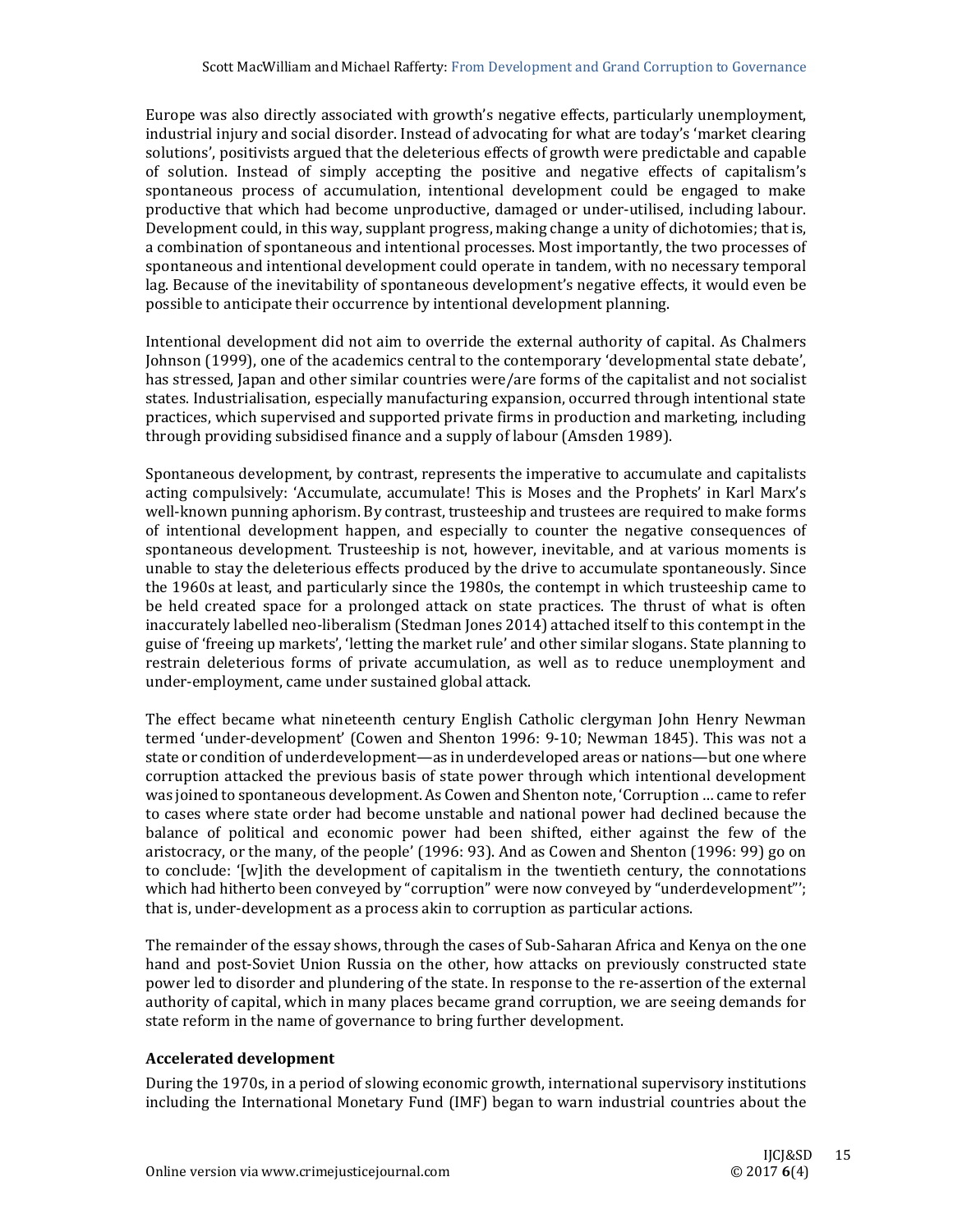dangers of further deterioration in domestic economic and financial conditions, including rising levels of public and private debt. The IMF increasingly demanded cuts to public expenditure as a condition of its lending. Its concern with fiscal austerity continued into the next decade, when Australia too came in for attention. However, the focus upon 'western' democratic countries was distinct from the attention being paid at around the same time on how to 'accelerate' development in 'developing' countries, particularly in Latin America and Africa. For this drive, it was the World Bank's development agency, the International Bank for Reconstruction and Development (IBRD) rather than the IMF, which led the new prescriptive charge.

There appeared to be many similarities in the prescriptions offered by both institutions, which has created some subsequent confusion for many commentators (*vis*-*à*-*vis* 'the Washington Consensus'). However, the outcomes, including the concern with governance and grand corruption, show the need to distinguish between what was being proposed for countries 'already developed' and those which were considered, in Truman's terms, 'underdeveloped', and needing development. For the former, reducing debt, cutting public expenditures, removing restrictions on currency fluctuations and privatising state agencies were central demands for IMF loans or credits. These actions, it was suggested, would reduce 'crowding out' effects and open domestic markets to international competition. Given that the industrial countries already contained primarily urban populations, with most workers in waged employment, barriers to reducing wages and labour costs were a central focus of policy prescriptions. Levels of unionisation and the effectiveness of trade unions in determining wages and working conditions, as well as the organisational and political power of labour more generally, were targeted for attack. Protection of manufacturing industries was also to be reduced—and eventually eliminated—in order to produce an international 'level playing field'.

For the developing countries, the prescriptions had some striking similarities: reducing public debt, cutting government expenditure, and so on, appeared in all proposed remedies. The prescriptions for these countries also tried to take account of some striking differences, including that, in most, the bulk of the population lived on rural smallholdings, producing for immediate consumption as well as often for domestic and international markets. The question of how to increase agricultural production by non-waged workers, as well as on large holdings operating as forms of industrial capital, became a central concern for development prescriptions. Most importantly for this essay, it was the attraction of privatisation and the subsequent consequences of privatisation moves, which showed how accelerated development opened the door for grand corruption. 

An important document that presented the World Bank's prescription for many countries in Africa was the 1981 *Accelerated Development in Sub‐Saharan Africa: An Agenda for Action*, commonly referred to as the Berg Report, after the name of the lead author, US economist Elliot Berg. Researched and written when growth rates in many of the region's countries had stalled or declined, the Berg Report endorsed the position adopted by the World Bank's African governors which criticised the 1980 Lagos Plan accepted by African heads of state for a continuation of 'inward-looking' policies. The Bank's approved position would come to be known by the term 'economic liberalisation'. Subsequently this description was swallowed under the omnibus neoliberalism, a term more correctly reserved for the international vanguardist movement which focused initially upon political-ideological changes in the USA and Britain (Stedman Jones 2014).

In the Foreword to the Berg Report, World Bank President, AW Clausen, asserted that the 1981 Report's central proposal, which placed a greater emphasis upon the private sector:

... is not a recommendation which derives from any preconceived philosophy of ownership. It derives from considerations of efficiency, which suggest that governments can more effectively achieve their social and development goals by reducing the widespread administrative over commitment of the public sector and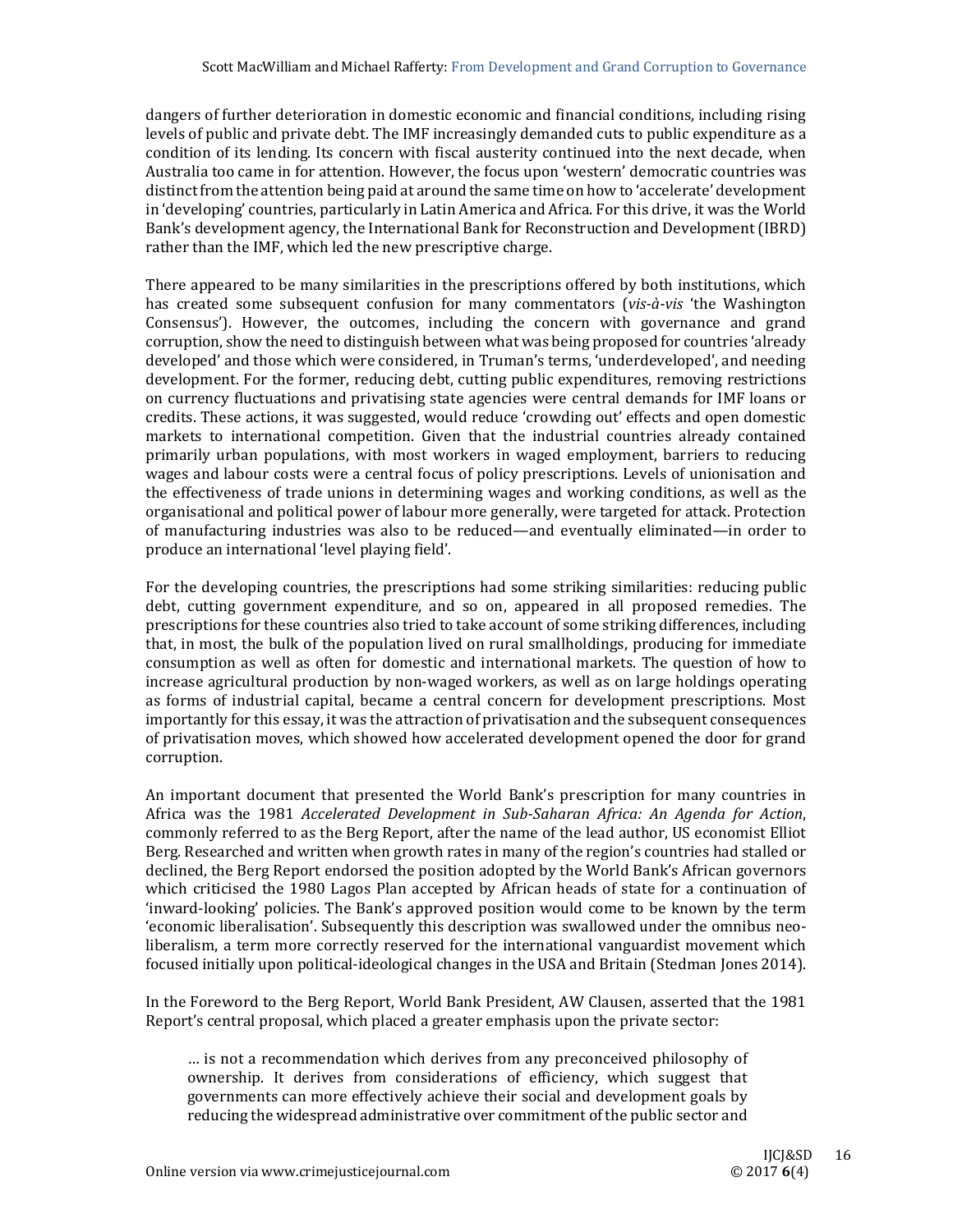by developing and relying on the managerial capacities of private individuals and firms, which can respond to local needs and conditions, particularly in small-scale industry, marketing, and service activities. (World Bank 1981:  $v$ )

In other words, of particular importance for public policy was the apparently technocratic belief that private enterprises were invariably more efficient than government agencies. Wherever possible, existing public enterprises, including marketing boards and transportation facilities (seaports, railroads, airports), should be privatised. The state marketing agencies were a special focus of attack, backed by the fashionable claim often associated with the work of British economist Michael Lipton (1977), that official setting of domestic agricultural prices shaped a continuing bias in favour of urban consumers and against rural, particularly smallholder producers of food crops.

Despite Clausen's claim that the Berg Report did not stem from 'any preconceived philosophy of ownership', important underpinnings of the report were deeply ideological and without substantial empirical basis. Thus, the proposals to increase agricultural output overlooked the reality that largeholders and smallholders operated according to different rationalities, and that neither danced to the same tune as set by national objectives. As Michael Cowen (1986) pointed out in the case of Kenya, the national government's need for internationally generated revenues through increased exports of agricultural crops, especially coffee, did not necessarily match household need for income to maintain or increase consumption. When coffee prices fell, as they had done from the late 1970s after the Brazilian-frost induced boom of 1975-1977, households acted rationally in pulling out coffee bushes and planting maize for immediate and locally marketed consumption. But, for the Kenyan government, such action was anathema.

With increasing international loans to service, threatening state revenues in this manner was tantamount to treason. That privatisation of the marketing of cereal food crops advantaged large farmers and disadvantaged small producers distant from railheads and major collection points did nothing to help the government politically either. This effect, favouring large farmers over many small producers, was particularly detrimental for incoming Kenyan President Daniel arap Moi, who was trying to distance himself politically from the previous regime by appealing to the 'little fish' and not the *samaki wakubwa* (big fish). However, large farming output of wheat and maize did not increase either. During the 1980s, Kenya had to commit foreign currency reserves—already stretched to meet international loan commitments—to purchase maize and flour (MacWilliam, Desaubin and Timms 1995: 56). Instead of the policies of 'liberalisation' and 'privatisation' promoting increased marketing of produce, households accelerated their shift into arenas of self-sufficiency, producing maize for immediate consumption, as had begun a decade earlier with milk production. For a government that came to power aiming to 'effect (national: SM) self-sufficiency in production and storage of food' such trends were not propitious (Moi 1986: 54). 

The World Bank document's producers had provided themselves with an escape clause against such changes in domestic outcomes by stating that, given the diversity of conditions in individual countries, the Berg Report could not 'deal with specific programs or problems of individual countries' (World Bank 1981: 1). Nevertheless, it soon became obvious that the economist Berg was unable to adequately include determinations of political and state power in his analysis and proposals for reform. Thus, what occurred in Kenya in the years after the release of the Berg Report provided a template for what was lacking in the strategy behind accelerated development (MacWilliam 2012). Ignoring the politics of state power, which accompanied the previous decade of stagnation that reform intended to fix, the Berg Report also showed a simplistic grasp of the class politics of what was prescribed.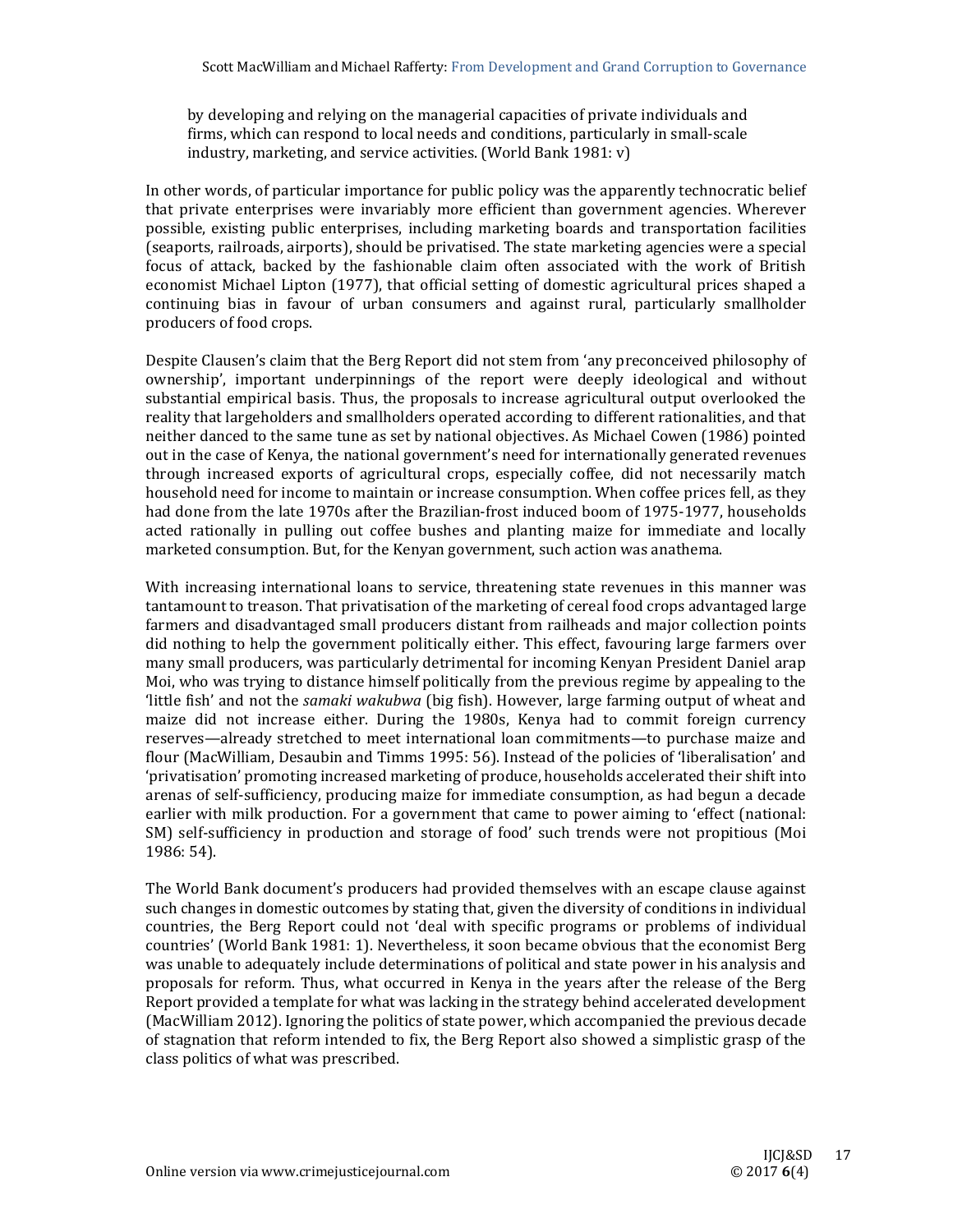## **Privatisation and corruption: The case of banking in Kenya**

In 1978, President Moi came to power in Kenya, a country still regarded as one of the economic success stories of post-colonial Sub-Saharan Africa. He immediately set about trying to break the hold on state power of a Kikuyu bourgeoisie, which had been in control through a regime headed by President Jomo Kenyatta. A layer of indigenous, primarily Kikuyu capital, had displaced the previous European dominance of largeholding agriculture and began to move into other areas of commerce, including banking and manufacturing (Nionjo 1977; Swainson 1980). As much as Moi presented a populist image, opposed to corruption and against the Kikuyu commercial interests which had dominated since Independence in 1964, he also represented the drive of a further, second layer of indigenous capital. For this layer, the task was to extend capitalism into other arenas as well as advance the accumulation of a KAMATUSA (Kalenjin-Masai-Turkana-Samburu) bloc of bourgeois and would-be bourgeois (Cowen and MacWilliam 1996, especially Chapter 5).

However, in the circumstances of the 1980s, and the continuing presence of international, Asian and other indigenous capital, the space for any new layer was confined. While there was some room in largeholding agriculture, especially for tea production, further extension in the Rift Valley and adjoining areas brought the Kalenjin bourgeoisie up against other largeholding owners and smallholder demands for land. One resolution of this clash was to privatise state landholdings, most notably forests which included important game reserves and water catchment areas (MacWilliam 2012). Faced with declining living standards and widespread poverty, the regime turned increasingly authoritarian at the same time as it represented the activities of the KAMATUSA and politically allied bourgeois (MacWilliam 2012). As the national economy entered a prolonged downturn, representation of this new layer was increasingly portrayed as corruption on an unprecedented scale. Kenya became like other countries, in Africa and elsewhere, characterised as dominated by 'crony capitalism', 'patrimonialism' and 'the politics of the belly' (Bayart 1993; Robison 1986).

One commercial arena in particular came to be identified with the means by which accumulation was extended during Moi's reign. As Cowen and MacWilliam (1996: 181-182) note:

From 1978, private banks multiplied as, first, non-Kikuyu staff were promoted within the (existing) parastatal banks and Kikuyu managers, excluded from promotion, set up their own banks and financial institutions ...Then, second, Kalenjin-owned banks were created ... the 'political banks' were the latter group of Kalenjin owned and/or sponsored banks which were often managed by Kenya Asians and Kenya or expatriate European managers. Given that the late-1980s thrust of the banking phenomenon was to discriminate against Kikuyu-owned banks, it is the sub-set of banks which were tied, one way or another, to the regime which are properly deemed to be political banks.

By the early 1990s, scandal enveloped these political banks which had initially received surplus funds, much of it illegally transferred from parastatals including the National Social Security Fund and the National Hospital Insurance Fund. Much of the credibility of these banks 'rested upon the expectation that the (Kenya) Central Bank would use state finance to bail them out if their loanees defaulted' (Cowen and MacWilliam 1996: 183). The political banks also became conduits for transferring funds overseas, and provided major funding for the ruling party, KANU, at the 1992 election. In short, corruption flourished as the Moi regime extended accumulation into the state itself, via the much-applauded privatisation of supposedly inefficient state enterprises, including banks. 

When a major financial scandal erupted in 1990-92 (the Goldenberg scandal), engulfing some of the most important members of Kenya's political leadership, the IMF exerted pressure on the government to close Transnational, the main bank implicated in the affair. This followed the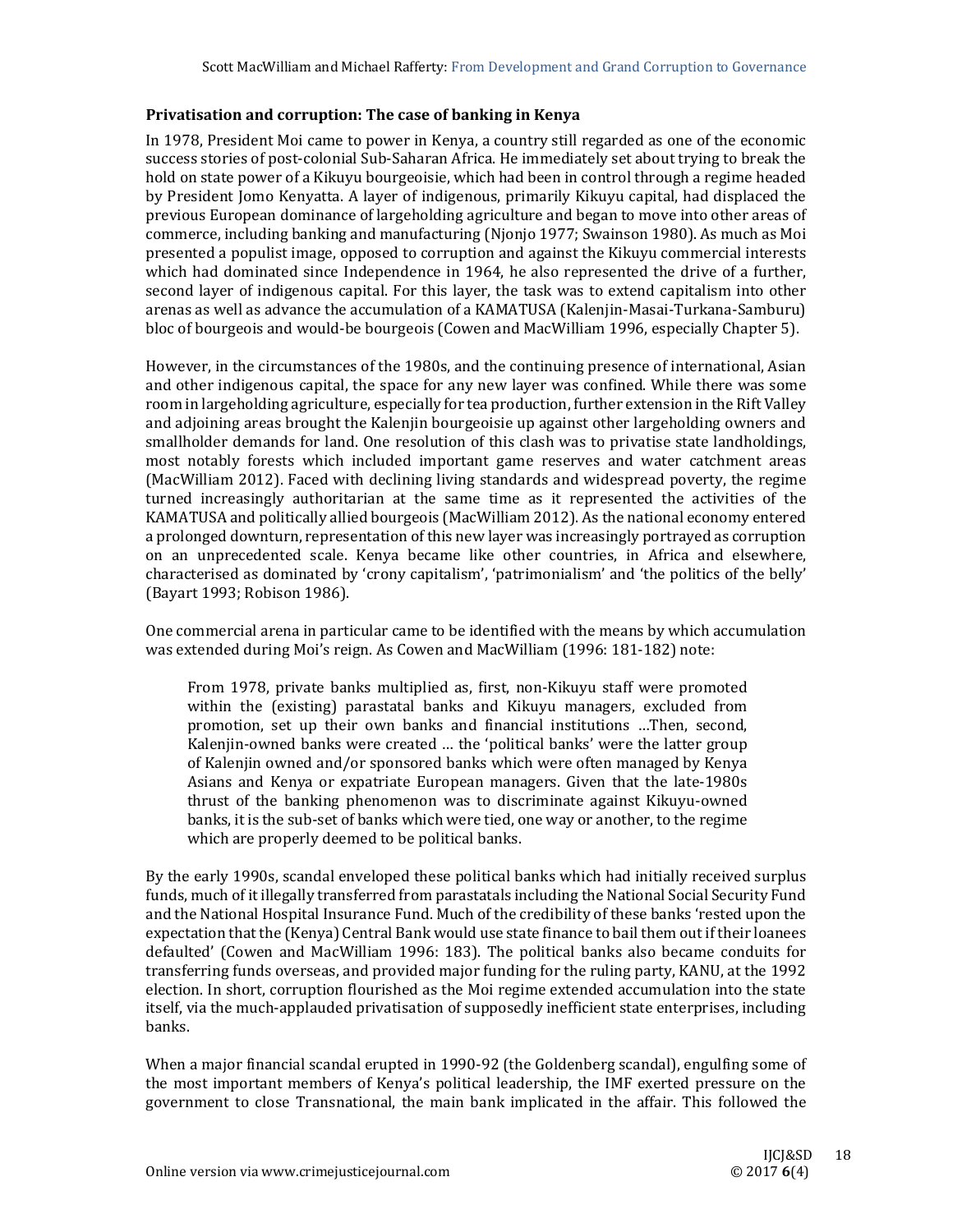insistence by other donor agencies that all political banks be liquidated (Cowen and MacWilliam 1996: 182, citing Furuholm and Järsenholt 1994). Privatisation of banking, as with other areas of the economy, succeeded or failed according to political as much as commercial criteria. This puts into sharp relief World Bank President Clausen's supposedly non-ideological claim about the superior technocratic efficiency of private over public enterprises.

## **Sustainable development and governance**

Kenya's 'transformation', if it can be called such, was not unique when compared to other countries in the region. By 1989, the World Bank had published a 'long-term perspective study' on Sub‐Saharan Africa—*Sub‐Saharan Africa: From Crisis to Sustainable Growth*—concluding that the period since the appearance of the Berg Report was not characterised by accelerated development, but something much less rosy. This World Bank report noted that:

Africa's deepening crisis is characterized by weak agricultural growth, a decline in industrial output, poor export performance, climbing debt and deteriorating social indicators, institutions, and environment. Agricultural output has grown by less than 1.5 percent on average since 1970, with food production rising more slowly than population. Although industry grew roughly three times as fast as agriculture in the first decade of independence, the past few years have seen an alarming reversal in many African countries where deindustrialization seems to have set in. With export volumes barely growing at all since 1970, Africa's share in world markets has fallen by almost half. (World Bank 1989: 2)

Perhaps unsurprisingly, World Bank President Barber Conable pinpointed the inadequacy of public institutions as 'a root cause of weak economic performance' (Conable, in World Bank 1989: xii). He then introduced a theme, first raised the year before in an assessment of ten years of structural adjustment lending (World Bank 1988), which would become central to many development programs for the next two decades:

Private sector initiative and market mechanisms are important, but they must go hand-in-hand with good governance—a public service that is efficient, a judicial system that is reliable, and an administration that is accountable to its public. And a better balance is needed between the government and the governed. Thus, the report sets out a range of proposals aimed at empowering ordinary people, and especially women, to take greater responsibility for improving their lives measures that foster grassroots organization, that nurture rather than obstruct informal sector enterprises, and that promote nongovernmental and intermediary organizations. The growing conviction is that development must be more bottomup less top-down and that a learning approach to program design is to be preferred to the imposition of blueprints. (Conable in World Bank 1989: xii)

Governance reform was thus formulated out of the earlier failure of measures proposed to 'accelerate development'. As Conable's statement suggests, 'the empowerment of ordinary people', a political recognition of those who did and did not hold power that was missing from the Berg Report, was to be the means of reining in the 'deepening crisis' and producing 'sustainable growth'. In the process, the idea of governance was itself transformed.

As Andrew Kerandi has noted, governance first appeared in a 1988 World Bank Report assessing ten years of structural adjustment lending. The Bank concluded that 'severe institutional and managerial weaknesses in the public and private sector have proved unexpectedly serious as constraints to better performance' (Kerandi 2008: 1, citing World Bank 1988: 3). A year later, *Sub‐Saharan Africa: From Crisis to Sustainable Growth* (World Bank 1989) began a policy process through which shifts in political power were to be promoted. In 1992, in another World Bank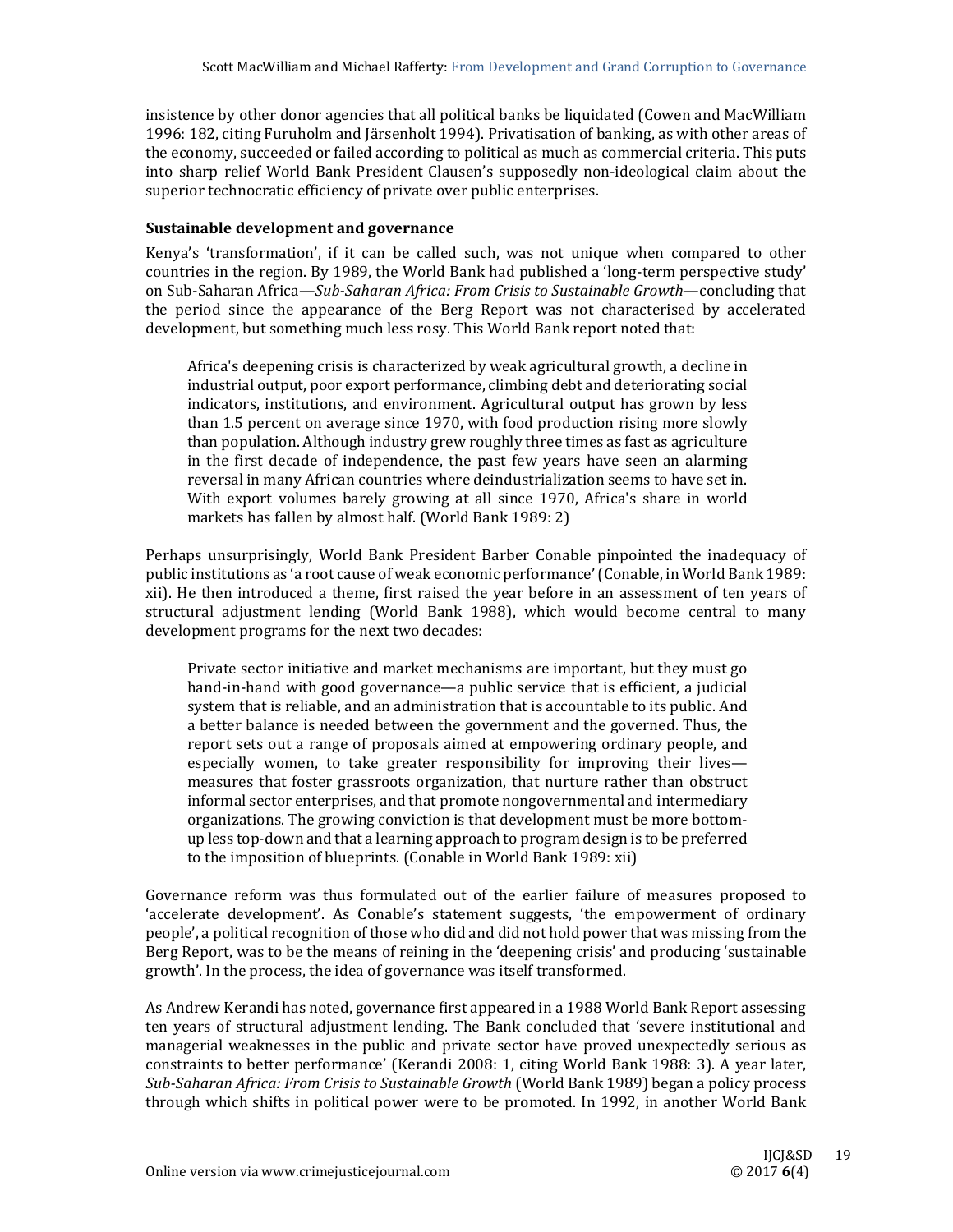publication, governance was described in a form which emphasised its connection with development, as '... the manner in which power is exercised in the management of a country's economic and social resources for development' (World Bank 1992: 1). As the document's abstract pronounced: 'Good governance is synonymous with sound development management'.

The idea of governance subsequently underwent further reformulation, under the influence of officials in other countries including the UK, Japan and Australia. As Peter Larmour (1998: 1-2) noted, by the mid-1990s 'Japan's International Cooperation Agency (JICA) began to link good governance with participatory development, democratisation and economic liberalisation'. Citing Australia's Department of Foreign Affairs and Trade, Larmour provides another official definition of good governance as 'open, transparent, accountable, equitable and responsive to people's needs' (1998: 1-2).

For present purposes, the 1992 enlargement of the description contained an even more significant feature. World Bank and other official concern for governance was now moving beyond its roots in Sub-Saharan Africa's 1980s 'crisis of development'. As the World Bank's 1992 report, *Governance and Development*, noted, with the Bank's concern for 'equitable and sustainable development', the 'crisis of governance' first identified in Sub-Saharan Africa was now found to be present in Eastern Europe, Latin America and parts of Asia as well. The document indicated that:

In Eastern Europe, the lack of a legal system conducive to private sector development is a severe impediment to privatization and new investment. In some Latin American countries, rapid decentralization has outstripped systems of accountability and civil service institutions at the provincial or state and local government levels, which has in turn increased already unsustainable fiscal deficits. (World Bank 1992: 4)

With the dissolution of the Soviet Union, the field for concern about and prescriptions for development was further transformed. While countries in Sub-Saharan Africa, Latin America and Asia continued to receive attention, a wave of prescriptions for bringing development in Russia and other newly independent 'eastern bloc' countries soon appeared. 'Shock therapy' was added to the language of development in order to promote spontaneous accumulation and a class of accumulators while decomposing and transforming the socialist state. Once more corruption was set to go hand in glove with a form of development.

## **Post‐Soviet Russia: Capitalist development unplanned**

When the Berlin Wall fell in 1989, the idea that markets were central to capitalist development was still ascendant internationally. Indeed, the collapse of the Soviet Union seemed for a time to signal the historical triumph of market-based capitalism. This view of capitalism was fortified by the Hayekian notion that market processes under capitalism were spontaneous. So, when US government and international agencies were asked to advise post-soviet regimes, the principal reform idea was to bring markets back to the planned economies, and as quickly as possible. For instance, following von Mises notion of 'catallaxy', Hayek suggested that socialism suffered from a failure of socialist economies to develop an 'extended order', which '... resulted not from human design or intention but spontaneously ...' from market processes and the cultures that support them (Hayek 1991:  $6$ ).

Leading economic thinkers like Frederich Hayek, Milton Friedman, Ronald Coase and others (mostly of the Chicago school but, as we will see shortly, notably from Harvard too) had developed an economics extolling the political and economic virtues of free markets. Institutional advisers whose main experience had been in implementing policies based on their ideas in Latin America—notably Argentina, Chile and Bolivia—became important for post-Soviet reforms. In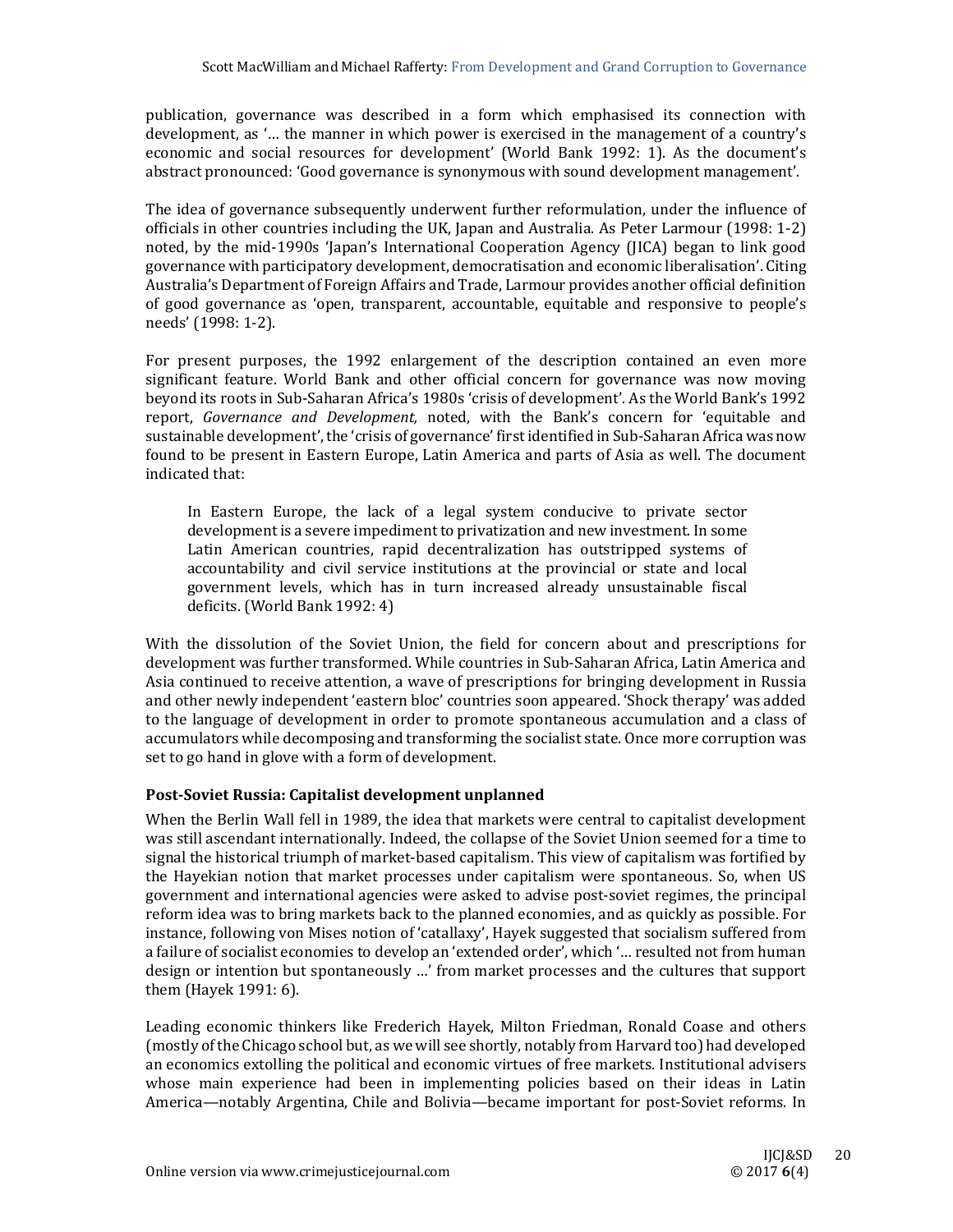the former, markets had been brought to life by forms of authoritarian rule. In the latter, advisers fresh from Latin America linked up with leading politicians including Boris Yeltsin, Anatoly Chubais and Yegor Gaidar as well as a handful of senior apparatchiks, to bring market-based reforms (Wedel 1998). And, instead of the World Bank—which had, via its auto-critique of accelerated development in Sub-Saharan Africa, moved away from market-fundamentalism, particularly after 1992—it was the US government and the Harvard Institute for International Development (HIID), which assumed principal responsibility for advising on economic policies.

The two key advisers to the post-soviet Russian regime were Harvard-based economists Jeffrey Sachs and Andrei Schleifer, who together ran the partly US-government funded HIID. Sachs, who had previously worked as an adviser to the Bolivian government (which, through the famous Decree 21060, led attacks on workers under the banner of structural adjustment), was an advisor to the Yeltsin government in Russia from 1991 to 1994, and also advised Poland, Slovenia and Estonia. 

Sachs famously advocated a rapid program of transition in Poland and Russia on the basis that, even though there would be some economic dislocation (and thus some fall in output and incomes), the sooner market-based processes got working, the sooner economic growth would recover. The economic strategy ... argues for a rapid, straightforward and sharp program of economic reform' (Lipton and Sachs 1990, cited in Murrell 1993: 113). The rapid transition strategy became known as 'shock therapy'.

Central to the economic strategy was a program of rapid privatisation and price liberalisation.  $I$  Ieffrey Sachs (1991: 8) wrote that 'the need to accelerate private [s] ation is the paramount economic policy issue facing Eastern Europe'. A key assumption for Sachs' privatisation program was the Coasian view that markets work best when ownership of economic property is in the hands of agents with an incentive to expand and accumulate capital. Even bad private owners were thought to be better than state ownership (see Black, Kraakman and Tarassova 2000). The privatisation project was thus thought to be about creating capitalist property firstly without capitalists but, in so doing, bringing that class to life. With ownership rights restructured and market incentives instituted, economic agents with privatised property would rationally seek to maximise profits from that property (see, for instance, Schleifer 1998).

As we will show, there already was a class of accumulators and would-be capitalists active in Russia but not in the form that Sachs and Schleifer understood. Furthermore, the HIID advisers, in framing the development project as one of building markets had shown—as had the authors of the Berg Report—that they had no clear conception of the role the state should play in society, including its relationship with contradictory class forces. Indeed, as Louise Shelley astutely notes, the theft of the state that occurred referred not simply to the state property assets handed over to oligarchs, but also to 'functions of the state, appropriated by corrupt officials for their personal gain' (Shelly 2005: 9). 

Given this lack of understanding of class, power and capital, it was no surprise that the economic reforms, especially privatisation, would permit state officials and aspiring capitalists to massively enrich themselves. By the mid-1990s, mass privatisation on an unprecedented scale had occurred, and ownership concentration had become extreme. Despite the proposition that markets processes are innate and that capitalist accumulation tends to be crowded out by the state, it turns out that, as William Tompson observed:

... the defining feature of the relationship between business—particularly big business—and the state in Russia is the extent to which the two have interpenetrated each other ... (and as far as the oligarchs are concerned, their) fortunes have always depended on state patronage (Tompson, cited in Rivera-Werning and Rivera 2006: 130).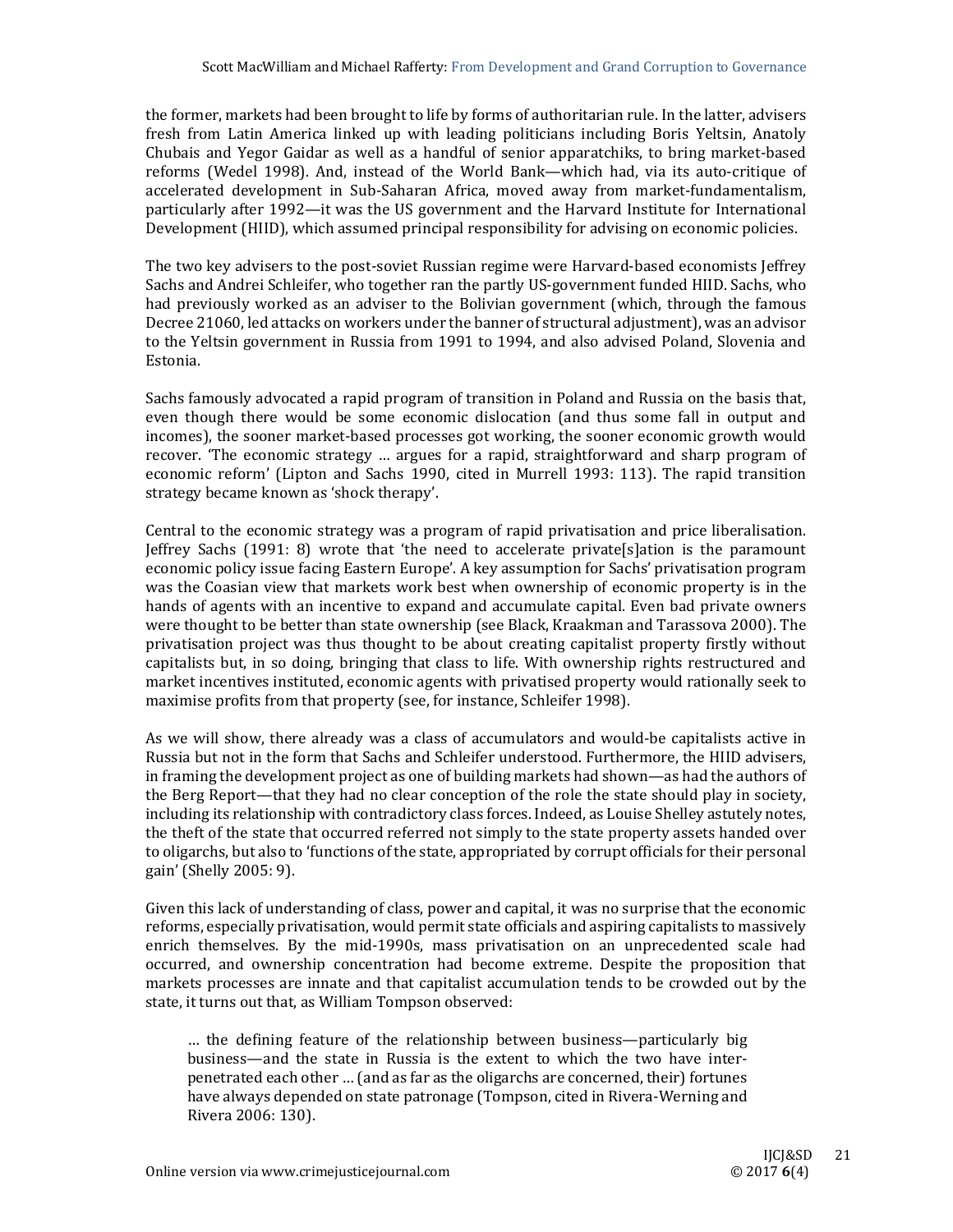Russian privatisation and ownership concentration can be understood as occurring in four main phases: 

- 1. The incumbent managers of many state-owned enterprises, those who exercised effective control over large amounts of state resources, effectively looted those firms.
- 2. The voucher privatisation schemes, which were quickly subverted by fund managers who tunnelled money out of them and re-emerged as the new owners.
- 3. The loans for shares arrangement (LFS) where key state assets, especially natural resources, were granted to Yeltsin backers for a fraction of their value in return for electoral funding support.
- 4. Putin era ownership restructuring, where Putin, his allies in the *siloviki* (colleagues in the military and security services), along with the St Petersburg- based bourgeois which he is said to lead, gained control of the remainder of state property, as well as property confiscated from recalcitrant oligarchs.

The net result was that Russia, as with most other former soviet states, went from one form of highly concentrated and centralised control to another. While the idea informing reform was to bring markets to life and reduce central planning, there were already large markets in the Soviet Union. These just were not the markets that late twentieth century US-trained economists understood. Instead, they were markets in the so-called informal sector, 'black' markets and organised crime. Private economic activity in late Soviet history was formally illegal and variously termed the 'second', 'black' and 'shadow' economy. Indeed, some accounts of the collapse of the Soviet Union argue that the various breaks were *de jure* recognition of the de facto development of these markets, and that the scale of the informal and black markets had made Soviet central planning obsolete (Grossman 1987). What is less controversial was that this class of accumulators was already in motion, and their ties to state power secured, when the Soviet Union collapsed. Market reforms aided their moves to further enrichment when property rights were privatised (Shelley 2005). 

Many of the current oligarchs owe their fortunes to the 'loans-for-shares' (LFS) auctions held in mid-1990s, widely regarded as the most scandalous episode of Russian privatisation. The LFS scheme was designed to consolidate the bankers' support for Yeltsin's re-election campaign in 1996. The rise of Roman Abramovich (in 1995-97, a junior partner of Boris Berezovsky), Mikhail Khodorkovsky and, especially, Vladimir Potanin are examples of the LFS phase of accumulation. The other two major winners were in the oil sector, where insiders Vagit Alekperov and Vladimir Bogdanov obtained larger stakes in firms they already controlled. However, the LFS scheme was only one means by which oligarchs managed to secure access to state property (Stark 1996).

However, there was a tranche of older oligarchs from the Soviet-era *nomenklatura* who were either managing the respective enterprises or working in government agencies supervising them. When the Soviet-era firms were privatised, they found ways of converting their de facto control into ownership rights. By the mid-1990s, Russia was clearly a capitalist country, with a capitalist class, but more like late-nineteenth century capitalism in the United States of the 'robber baron' days than late twentieth century capitalism in 'Western' countries.

In the Putin era, a new layer of oligarchs emerged, while others such as Berezovsky, Vladimir Gusinsky, Yakunin, and Khodorkovsky had their property confiscated or positions of power revoked in a series of tax and corruption scandals. Often the property appropriated from the fallen oligarchs and other privatised state assets has been transferred to Putin's St Petersburgbased bourgeois allies (Bershidsky 2016; Reznik 2016).

Almost immediately also, the post-Soviet 'transition to capitalism' became associated with social dislocation and poverty, unemployment, homelessness, food scarcity and a massive resource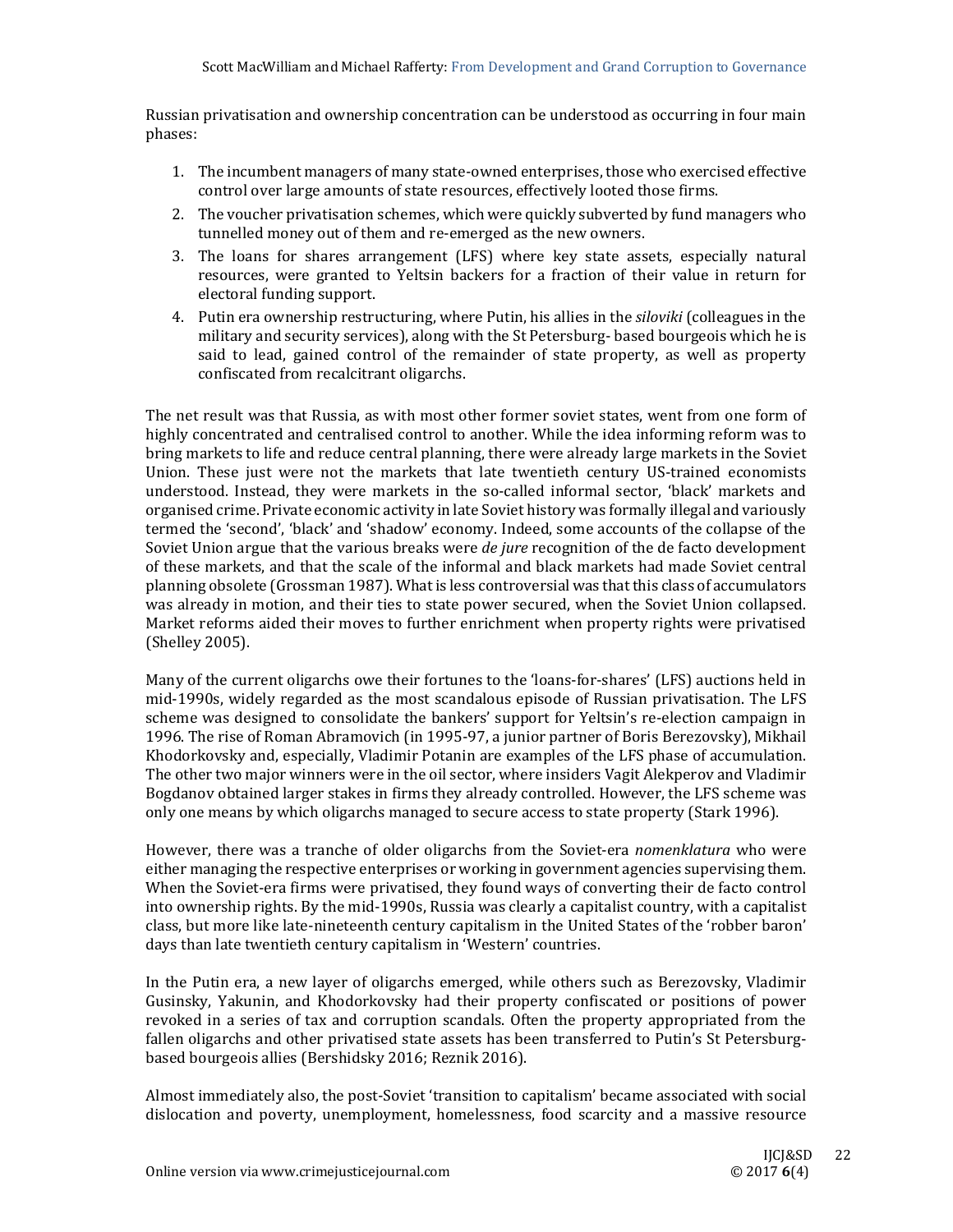redistribution and looting, which was reflected in, among other things, severe health impacts. Death rates soared and infant mortality increased rapidly. By 1996, the World Bank was already (implicitly) announcing the failure of the policy of shock therapy. It cited estimates that, during the 1990s, life expectancy had declined rapidly and perhaps 3.4 million people had died prematurely (Rosefielde 2005). In its review of the transition record, the World Bank posed the bleak question, 'Is transition a killer?' (World Bank 1996: 128).

The World Bank report on transition wrote of a neglect of the damage transition had done to people in the former Soviet Union by unchecked processes of spontaneous or immanent development: 

Beyond these essential technical and institutional elements of transition, this Report is about people. It is about how people can be protected from the loss of security and income that can accompany transition, how they can be helped to cope with the increased mobility and know-how required of workers in market economies, and how their children must receive the education and health care that will allow them to contribute to the prosperity to which their countries aspire .... (World Bank 1996: iii)

The World Bank's ten-year review of transition (2002) later extended its implicit critique of shock therapy, noting that there had been a five-fold increase in poverty in post-soviet Russia. In 1998 one in five people in the country survived on less than US\$2.15 a day, a standard measure of absolute poverty. A decade before fewer than one in 25 lived in such absolute poverty. The World Bank also concluded that, 'Ownership concentration has been associated with diminished state capacity to provide public goods needed for the market economy as a result of corruption, and weak public sector management' (2002: 5).

Even more explicitly, the World Bank's ten-year review of transition made a direct challenge to shock therapy and its denial of political power. It concluded, for instance:

Political developments and economic reforms are closely interrelated ... reform choices shape the configuration of social groups and the distribution of power, which affects the structure and functioning of the political system ... As a result, a stronger case can be made for identifying the direction of [successful] causation from political choices to economic choices. (World Bank 2002: 22)

But while the hegemonic development policy view is now that Russia is a corrupt state that is preventing development, there is a contending view that Russia is still going through a phase of development. Former Harvard Institute for International Development economist Andrei Schleifer, and his colleague Daniel Treisman, argue that Russia is now just a normal capitalist country. They suggest:

Countries in this income range have democracies that are rough around the edges, if they are democratic at all. Their governments suffer from corruption, and their press is almost never entirely free. Most have high income inequality, concentrated corporate ownership and turbulent macroeconomic performance. In all these regards, Russia is quite normal. (Schleifer and Treisman 2005: 152)

## **Conclusion: Corruption, governance, intentionality and capitalist development**

This article used Cowen and Shenton's observation about the policy division on development and corruption to explore two cases of development: 1980s Kenya under the influence of the World Bank's policy of Accelerated Development; and 1990s post-Soviet Russia under the policies of shock therapy and spontaneous development. The article showed how, in the two cases of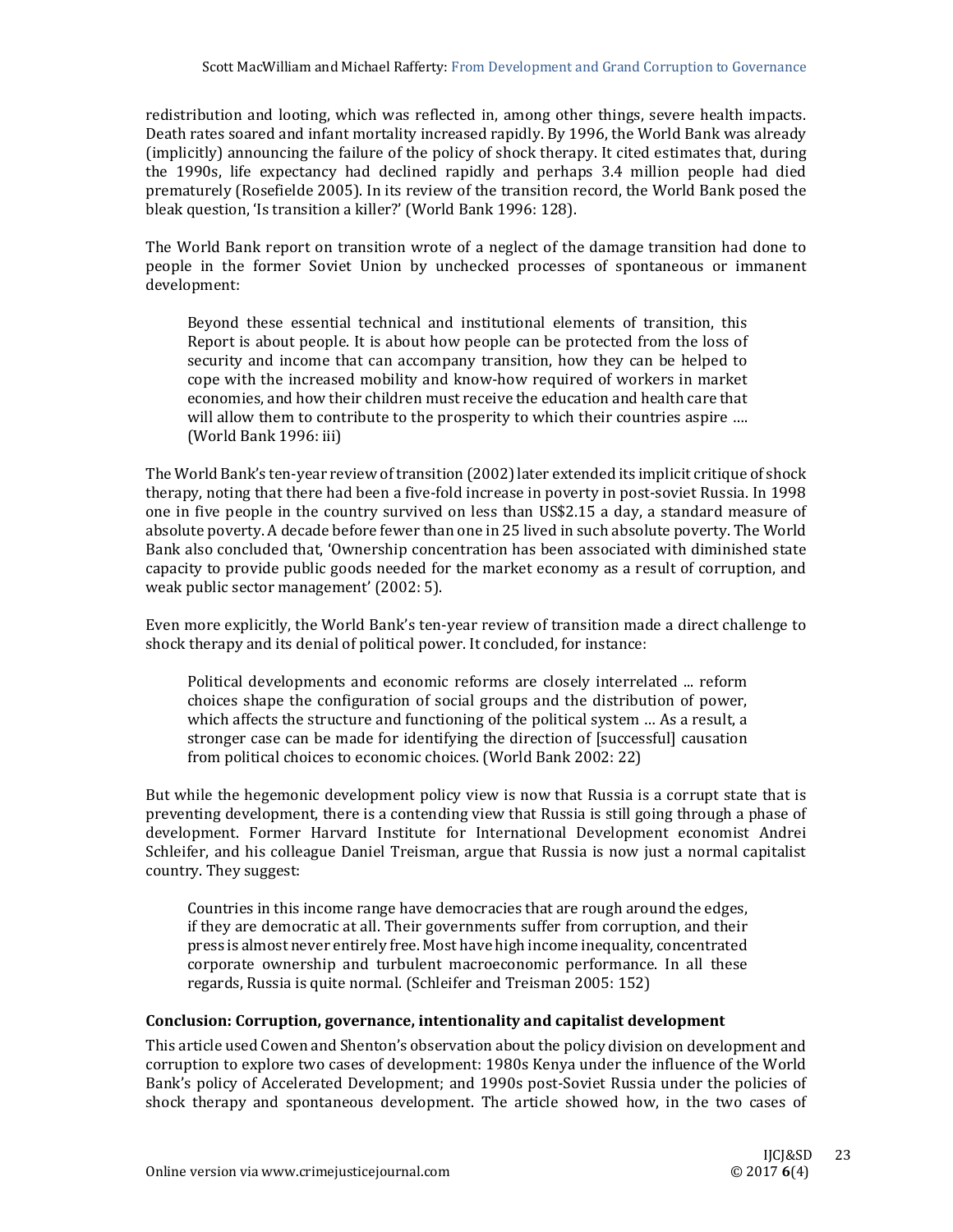unfettered capitalist development, the destructive consequences were such as to institute forms of accumulation that are now characterised variously as corrupt, oligarchical, authoritarian and kleptocratic. These forms of development are also seen as denuding the state of capacities to ameliorate the destructive effects of accumulation.

The destructive and enduring effects of these forms of development have been such as to provoke a redefinition of the policy of development under the guise of governance and sustainability, to attempt to make productive that which actual development has damaged or displaced. Central to the new policy of development is the renewed view that unfettered development produces forms of disorder, destruction and corruption. This has involved not just a change in the understanding of the dark side of market processes, but also much greater attention to the importance of the state, political power, legitimacy and social organisation (Ostry, Loungani and Furceri 2016; World Bank 2017). As World Bank President Paul Wolfowitz observed about anti-corruption initiatives in 2006, now at the centre of international state practices and policies to ameliorate forms of capitalist development and bring development:

In the last half-century we have developed a better understanding of what helps governments function effectively and achieve economic progress. In the development community, we have a phrase for it. We call it good governance. (Wolfowitz, cited in World Bank 2007: 1)

Under the expanding rubric of governance, a notion of the developmental state (though perhaps not the often-corrupt nation state) is re-emerging, but so too is the focus on social and political organisation. As a World Bank report put it, one of the lessons for strengthened governance and anti-corruption is the necessity of '... capacity in government and institutions outside central government, such as parliament, civil society, media and local communities, as well as an enabling environment in which these stakeholders can operate' (2007: iv).

Nobel Laureate institutional economist Douglas North recently gave this re-evaluation of development an explicitly political economic twist, and reminded us of its nineteenth century links. In pushing away from economistic conceptions of development as a spontaneous market process, he has rediscovered what Cowen and Shenton characterise as intentional development. North now claims that:

The key to understanding the process of change is the *intentionality* [emphasis] added] of the players enacting institutional change and their comprehension of the issues ... In the Western world ... we tend to take order for granted. We should not. Disorder—revolution, lack of personal security, chaos—has characterized a great deal of the human condition ... Understanding the underlying conditions of order and disorder is essential for coming to grips with the process of economic change.  $(North 2005: 3)$ 

North is saying here that corruption is one marker of non-development (or, as the World Bank puts it, one outcome of poor governance). He is also suggesting that it is possible and indeed desirable to intentionally govern to avoid or minimise disorder that inevitably comes from forms of spontaneous development.

More recently still, Francis Fukuyama has revisited (and recanted much of) his earlier thesis about the inevitability of progress and democracy under capitalism. In the face of mounting evidence of illiberal and oligarchical nations in the Middle East, Africa and Eastern Europe, Fukuyama (2006, 2014) has recognised the fragility of democracy and democratic institutions. After breaking with the neoconservatives in Washington, following unsuccessful military incursions in the Middle East, Fukuyama has shifted from urging US foreign policy-makers of the need to target anti-democratic governments (regime change), onto highlighting the need to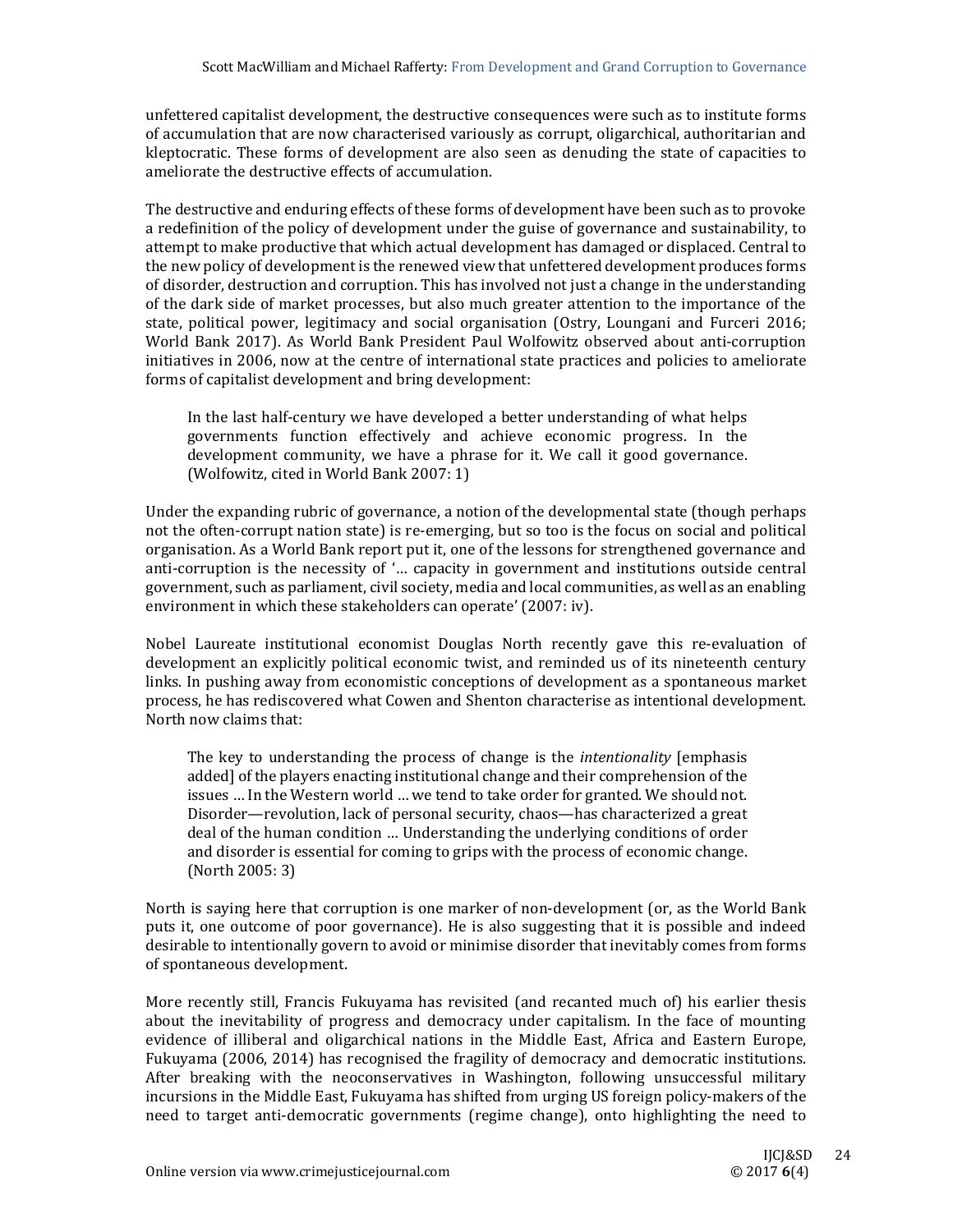actively promote democracy. In engaging with the shift of development policy toward governance, he has also been arguing for a changing focus from checking state power to developing state and civil society capacities.

While good governance and democracy tend to be twinned in development policy, Fukuyama has, more recently still, even suggested that the state can assert trusteeship (or, in his terms, good governance) through greater administrative capacity and autonomy *from* political forces (Fukuyama 2013). Indeed, he is now suggesting a provisional definition of governance as 'a government's ability to make and enforce rules and deliver services, regardless of whether the government is democratic or not' (Fukuyama 2013: 3). He motivates this rather instrumental and democratically agnostic view of governance on the basis that that he, following Michael Mann, is now more interested in 'infrastructural' rather than 'despotic' power. In articulating this view, Fukuyama leans toward a trusteeship concept of state power, which emphasises the role of development in producing social order. According to Fukuyama's new approach to political and social order, '[w]hat really distinguishes political systems from one another is the degree to which the elites ruling them seek to use their power in the service of a broad public interest or simply to enrich themselves, their friends and their families' (Fukuyama 2016: 1).

Finally, Jeffrey Sachs (2017), who moved on rapidly from Eastern Europe, notably playing a leading role in the development of the UN's Millennium Development Goals, has also expressed growing scepticism about the political and economic benefits of unfettered global capitalism. Sachs too has followed the move in development policy toward state capacity building and collective government action. But, given the problems with turning plans for intentional development such as the Millennium Development Goals into action, he is now interested in how to make development happen, extending his interest to political and civil society. Similar to Fukuyama, Sachs now regrets the loss of political power of middle and working classes. Commenting specifically on the demise of the political and organisational power of labour Sachs now laments: 

The parties I most admire are the social-democratic parties, and they're disappearing in most places, because their sociological base, which was trade unionism, has disappeared. We really need to reconstitute politics on a new sociological base that makes sense, given how people live, what young people do, how they earn their incomes, and so forth. So politics needs to be remade, I believe, through mass participation.  $(Sachs 2017: 7)$ 

North, Fukuyama and Sachs thus bring us to the historical origins of our current thinking about capitalism, development and corruption. After two decades in which progress has been linked to re-imposing the external authority of capital under the banners of accelerated and spontaneous development, responding to the negative consequences (including much of what is now being called corruption) of this form of development is seeing efforts to ameliorate those effects. In so doing, the intentionality of development and the agency of development are again being brought to the fore. Whether it is under the banner of governance, sustainability or North's intentionality, the contradictory poles of capitalist development are now the subject of active policy and academic debate. And these debates echo and rhyme with earlier nineteenth and early twentieth century debates about progress and development under capitalism. As Cowen and Shenton speculated in the mid-1990s when contemplating how intentional development might be reformulated in the face of non-development, labelled now variously as failed states, illiberal capitalism or grand corruption:

The main vehicle will be an amalgam of official and non-governmental aid organizations whose task, in assuming the mantle of development, is to confront the destruction wrought by progress. In the face of a corrupt leadership, trusteeship (though none dare speak its name) will have to be exercised by the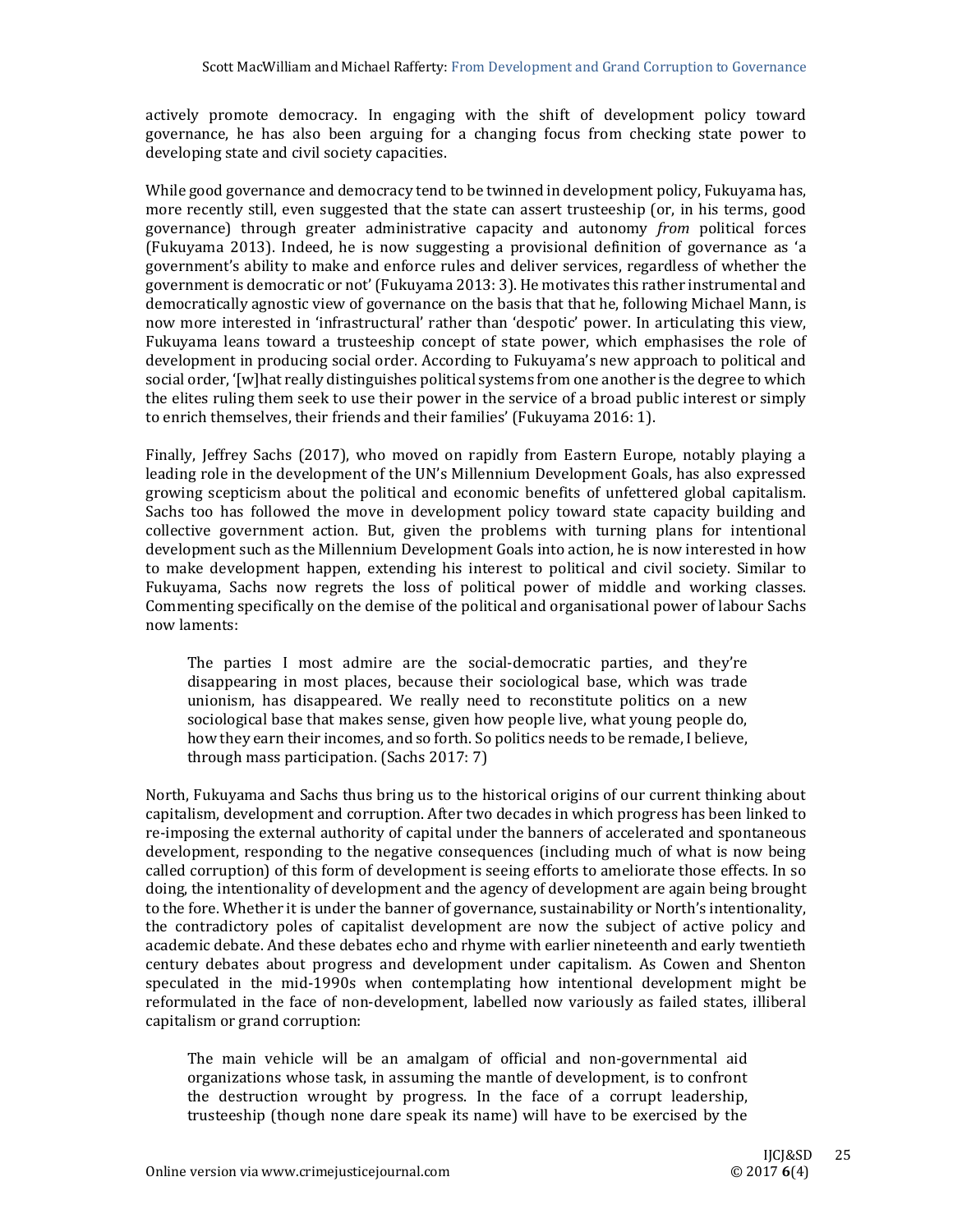knowing and the moral on behalf of the ignorant and corrupt. (Cowen and Shenton  $1995:57$ 

Correspondence: Mike Rafferty, School of Management, RMIT University, 124 La Trobe Street, Melbourne VIC 3000, Australia. Email: michael.rafferty@rmit.edu.au

#### **References**

 

- Amsden A (1989) *Asia's Next Giant*: *South Korea and Late Industrialization*. Oxford, England and New York: Oxford University Press
- Bayart J-F (1993) *The State in Africa: The Politics of the Belly.* London and New York: Longman.
- Bershidsky L (2016) Another billionaire incurs Putin's wrath. *Bloomberg News*, 6 September. Available at https://www.bloomberg.com/view/articles/2016-09-06/another-billionaireincurs-putin-s-wrath (accessed 17 July 2017).
- Black B, Kraakman R and Tarassova A (2000) Russian privatization: What went wrong? *Stanford Law Review* 52(July): 1731‐1808.
- Cowen M (1986) Change in state power, international conditions and peasant producers: The case of Kenya. *Journal of Development Studies* 22(2): 355‐384. DOI: 10.1080/00220388608421985.
- Cowen M and Shenton R (1995) The invention of development. In Crush J (ed.) The Power of *Development*: 27‐43. London: Routledge.
- Cowen M and Shenton R (1996) *Doctrines of Development*. London: Routledge.
- Cowen M and Shenton R (1997) Intentional development and Marx. In Jabar FA (ed.) *Post Marxism in the Middle East*: 131‐144. London: Saqi Books.
- Cowen M and MacWilliam S (1996) *Indigenous Capital in Kenya: The 'Indian' Dimension of* Debate. Helsinki, Finland: Institute of Development Studies, University of Helsinki.
- Fukuyama F (2006) *After the Neocons: America at the Crossroads*. New York: Profile Books.
- Fukuyama F (2013) What is governance? *CGD Working Paper 314*. Washington, DC: Center for Global Development. Available at

https://www.cgdev.org/files/1426906\_file\_Fukuyama\_What\_Is\_Governance.pdf (accessed 9 October 2017). 

- Fukuyama F (2014) *Political Order and Political Decay: From the Industrial Revolution to the Globalisation of Democracy*. New York: Profile Books.
- Fukuyama F (2016) What is corruption? Uruguay: Research Institute for Development, Growth and Economics. Available at http://www.ridge.uy/wp-

content/uploads/2016/05/Fukuyama\_Francis.pdf (accessed 17 July 2017).

- Furuholm M and Järsenholt F (1994) Financial liberalization in Kenya. *Minor Field Studies Series* 48. Lund, Sweden: Department of Economics, University of Lund.
- Grossman G (1987) Roots of Gorbachev's problems: Private income and outlay in the late 1970s. *Gorbachev's Economic Plans* 1: 213-229. Washington, District of Columbia: Joint Economic Committee, US Congress.

 $<sup>1</sup>$  The authors express gratitude to the editors of this special issue for encouragement and advice on the paper presented</sup> at a colloquium at the University of Auckland in November 2015, and to the referees for their critical suggestions on an earlier draft.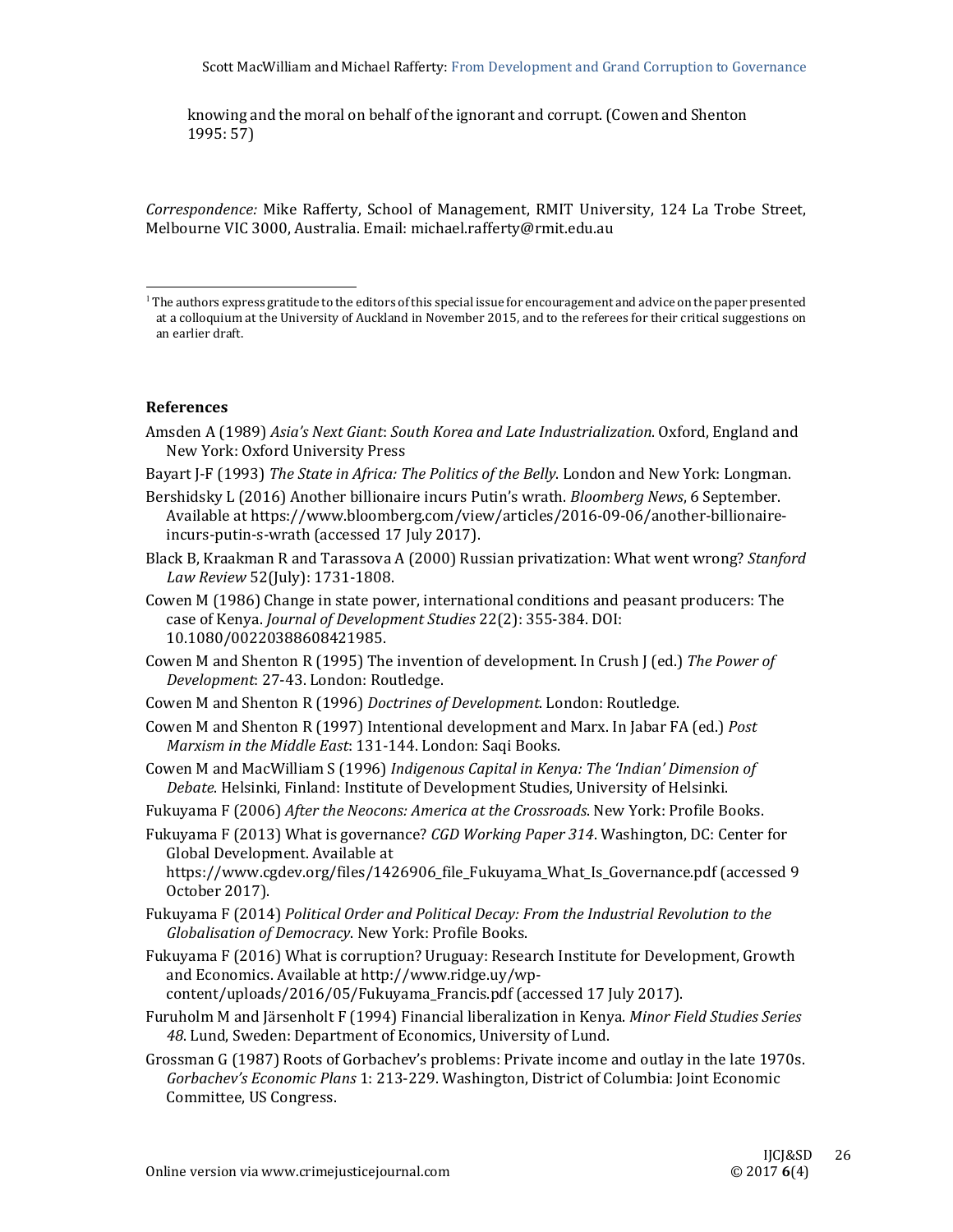- Hayek F (1991) *The Fatal Conceit: Errors of Socialism*. Chicago, Illinois: University of Chicago Press.
- Jain A (2011) Corruption: Theory, evidence and policy. *CESifo DICE Report* (February): 3-9.
- Johnson C (1999) The developmental state: Odyssey of a concept. In Woo-Cumings M (ed.) The *Developmental State*: 32-60. Ithaca, New York and London: Cornell University Press.
- Kerandi A (2008) Governance agenda for Sub-Saharan Africa: Issues and challenges. Unpublished paper. Ottawa, Canada: School of Public Policy and Administration, Carleton University.
- Kornai  $\int$  (2000) What the change of system from socialism to capitalism does and does not mean. *Journal of Economic Perspectives* 14(1): 27‐42. DOI: 10.1257/jep.14.1.27.
- Leonard D (1991) *African Successes: Four Public Managers of Kenyan Rural Development*. Berkeley, California: University of California Press.
- Larmour P (1998) Introduction. *Governance and Reform in the South Pacific*: 1‐20. Canberra, Australian Capital Territory: National Centre for Development Studies, Australian National University.
- Lipton M (1977) *Why Poor People Stay Poor: Urban Bias and World Development*. Boston, Massachusetts: Harvard University Press.
- MacWilliam S, Desaubin F and Timms W (1995) *Domestic Food Production and Political Conflict in Kenya*. Nedlands, Western Australia: Indian Ocean Centre for Peace Studies.
- MacWilliam S (2012) Identities of impoverishment: Ethnicity, tribalism and violence in Kenya. *The Australasian Review of African Studies* 33(1): 104‐131.
- Moi DT arap (1986) *Kenya African Nationalism: Nyayao Philosophy and Principles*. London: Macmillan.
- Murrell P (1993) What is shock therapy? What did it do in Poland and Russia? *Post-Soviet Affairs* 9(2): 111‐140.
- Newman JH (1845) *An Essay on the Development of Christian Doctrine*. London: James Toovey.
- Njonjo A (1977) The Africanisation of the white highlands: A study in agrarian class struggle in Kenya 1950-1975. PhD Thesis. Princeton, New Jersey: Princeton University.
- North D (2005) *Understanding the Process of Economic Change*. Princeton, New Jersey: Princeton University Press.
- Ostry J, Loungani P and Furceri D (2016) Neoliberalism oversold? *IMF Finance and Development* June: 38‐41.
- Reznik I (2016) A fallen Russian oligarch sends warning to rest of Putin insiders. *Bloomberg News*, 13 January.
- Rivera-Werning S and Rivera D (2006) The Russian elite under Putin: Militocratic or bourgeois? *Post‐Soviet Affairs* 22(2): 125‐144.
- Robison R (1986) *Indonesia: The Rise of Capital*. Sydney, New South Wales and London: Unwin and Hyman.
- Rosefielde S (2005) Russia: An abnormal country. *The European Journal of Comparative Economics* 2(1): 3-16.
- Sachs J (1991) Accelerating privatization in Eastern Europe: The case of Poland. World Bank *Economic Review* 5(1): 15‐30. DOI: 10.1093/wber/5.suppl\_1.15.
- Sachs J (2017) Navigating the new abnormal. *Project Syndicate*, 3 February. Available at https://www.project-syndicate.org/onpoint/navigating-the-new-abnormal-2017-02?barrier=accessreg (accessed 17 July 2017).
- Shelly LI (2005) Stealing the Russian state. *Demokaitzatsiya* 5(4): 482-491.
- Schleifer A (1998) State versus private ownership. *Journal of Economic Perspectives* 12(4): 133-150 .